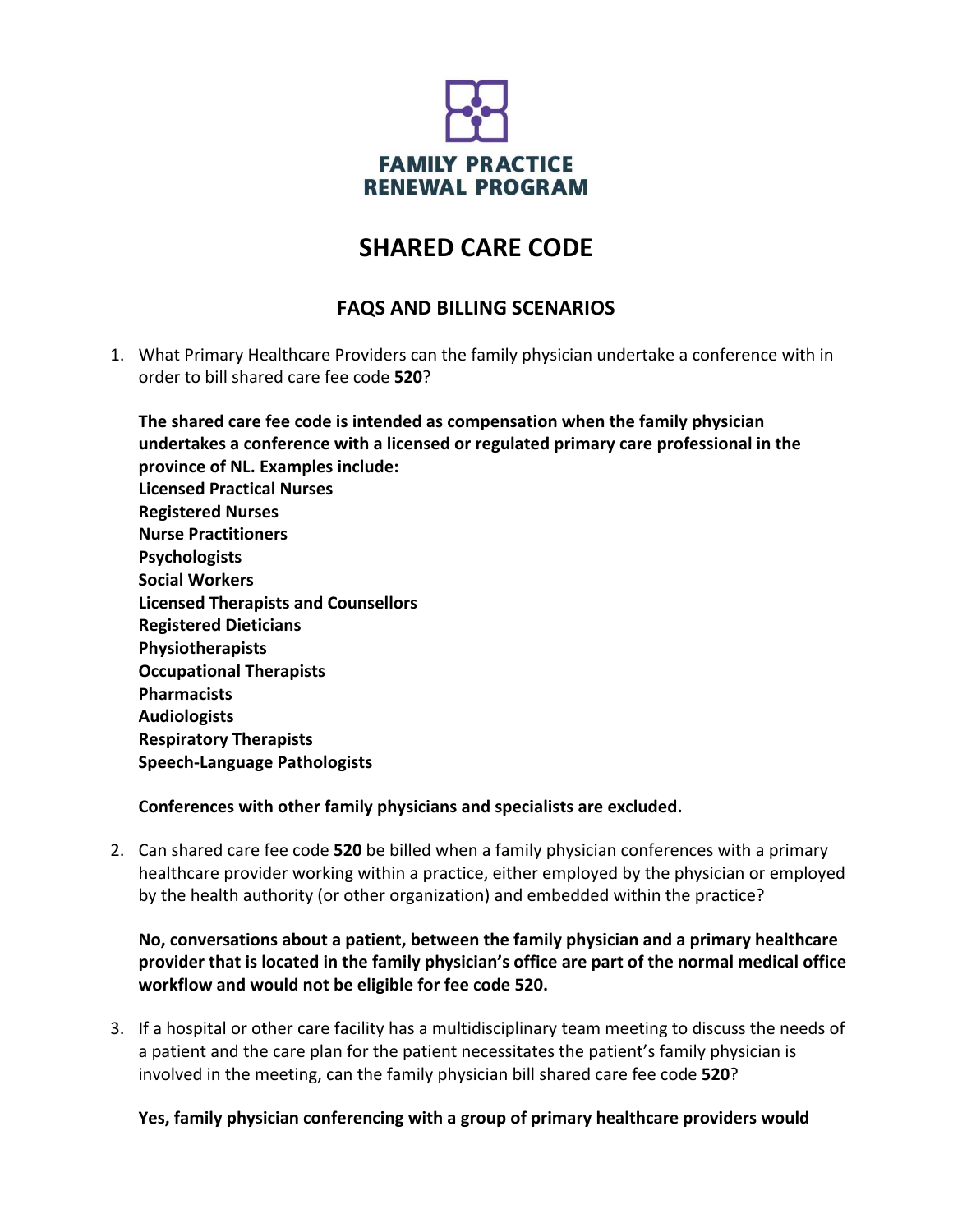#### **qualify for the use of fee code 520.**

4. In a group practice, is the shared care fee billable for conferencing services provided by a family physician in relation to the patient of another family physician within the practice for whom he/she is providing coverage?

**Yes, when covering for a colleague the family physician can bill shared care fee code 520 for conferences with primary healthcare providers on his/her colleagues existing patients, if the covering physician is already registered with the fee code program.** 

5. What is the maximum number of payments allowed per patient?

**Conferences are payable to a maximum of 2 units per patient per day and to a maximum of 100 units per physician annually.** 

**If the patient is present, the conference is payable at \$30 per 15 minutes (i.e. one unit) in addition to the normal visit fee.**

**If the patient is not present, the conference is payable at \$30 per the greater part of 15 minutes (e.g. after 8 minutes of visit time).** 

6. If more than one patient is discussed during the same conference, is shared care fee code **520** billable for each patient discussed?

**Yes, if multiple patients are discussed, the billings shall be consecutive, non‐overlapping time periods.** 

7. Is shared care fee code **520** billable by physicians who are working under salary, service contract or sessional arrangements?

#### **No, physicians working under salary, service contract or sessional arrangement would not qualify.**

8. Is shared care fee code **520** billable for conferencing on a patient that is in a facility (i.e. acute care facility) at time of conference?

**There is no patient location restriction for fee code 520 if the collaborative conferencing with other primary healthcare providers involves the development of a care plan for the patient.**

**It is NOT payable for situations where the purpose of the call is to:**

- **a. book an appointment**
- **b. arrange for an expedited consultation or procedure**
- **c. arrange for laboratory or diagnostic investigations**
- **d. arrange a hospital or long term care bed for a patient**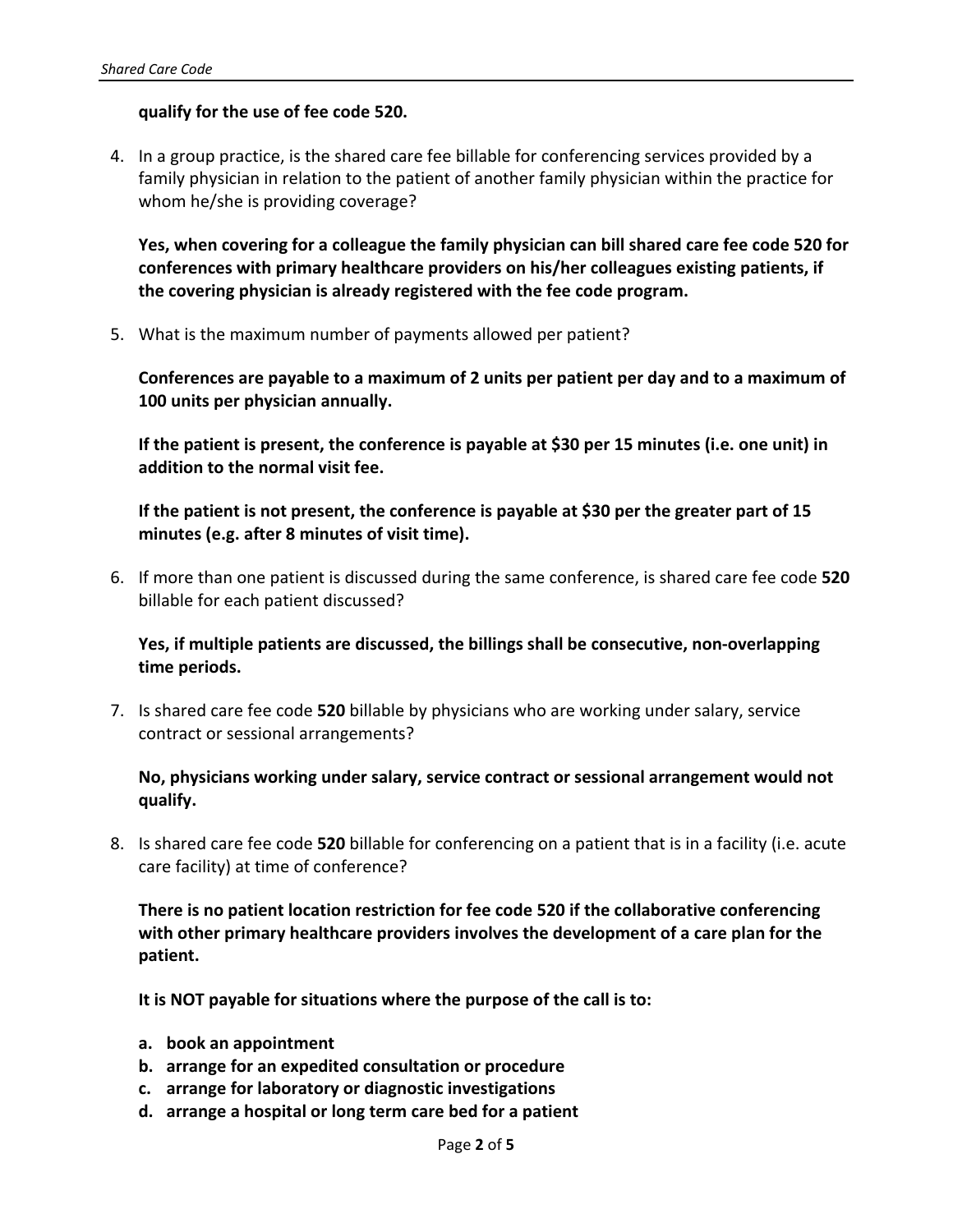**e. provide notification of services performed**

#### **The conference must:**

- **a. be pertinent to the treatment of the patient's current condition**
- **b. involve two‐way collaboration to determine an appropriate care plan for the patient**
- 9. Is shared care fee code **520** billable for conferences that do not occur face‐to‐face?

**Shared care fee code 520 is payable to fee‐for‐service family physicians for two‐way collaborative conferencing with a primary healthcare provider that occurs either by telephone or in person.** 

10. How do I document the time‐spent conferencing about an individual patient if the conference takes place over several time intervals on the same day, but cumulatively adds up to 15 minutes?

**When conferencing with multiple providers over the course of the day, add up the total time spent conferencing and document in the patient's chart the providers conferenced with and when.** 

**The care plan in the chart should include the following information:**

- **a. patient's name**
- **b. date and time of service**
- **c. diagnosis**
- **d. reason for need of clinical action plan**
- **e. health care provider's with whom you conferred and their role in provision of care**
- **f. clinical plan determined, including tests ordered and/or administered**
- 11. Are locum physicians able to access shared care fee code **520** when covering for a family physician enrolled in this fee code program?

**Yes, locums will be eligible to bill shared care fee code 520 if:**

- **a) The physician for whom the locum is covering is already a registrant; AND**
- **b) The locum is providing a period of replacement that is greater than three months, with at least 20 days in one calendar month considered one month of replacement service.**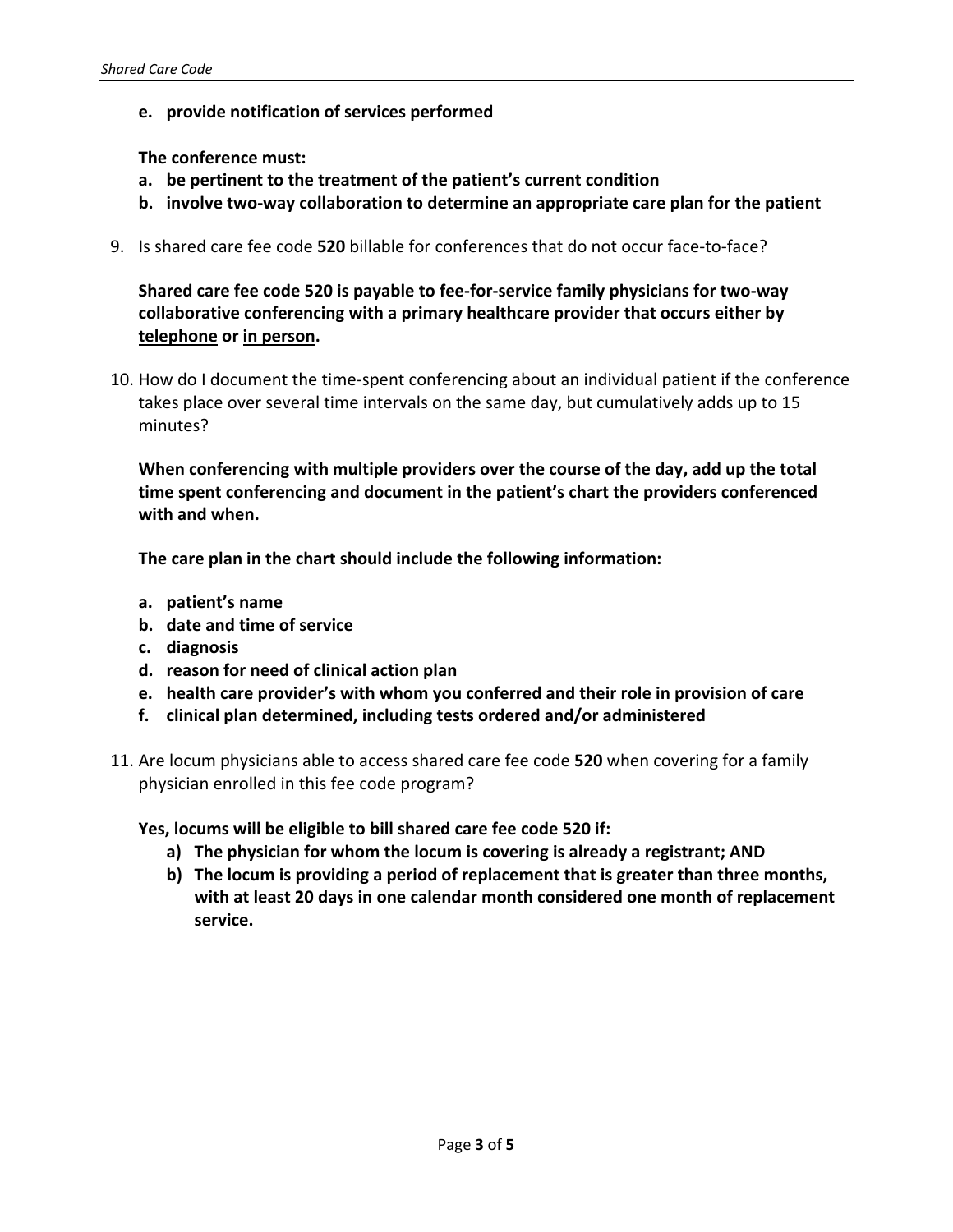# **BILLING SCENARIOS**

1. A family physician called a specialist (e.g. Nephrologist) to discuss a patient's medical condition and seek advice on how best to treat the patient. Can the family physician bill shared care fee code **520**?

**No, the shared care fee is not billable for consultations with specialists.** 

**It is payable for conferencing with a licensed or regulated primary care professional in the province of NL. Examples include: Licensed Practical Nurses Registered Nurses Nurse Practitioners Psychologists Social Workers Licensed Therapists and Counsellors Registered Dieticians Physiotherapists Occupational Therapists Pharmacists Audiologists Respiratory Therapists Speech‐Language Pathologists**

#### **Conferences with family physicians and specialists are excluded.**

2. A family physician confers with another family physician with advanced training in dermatology for advice on how to manage a patient's rash. Can either of the family physicians bill shared care fee code **520**?

**No, the shared care fee is not billable for discussions between family physicians.**

3. A social worker contacts a family physician for advice on a home‐based intervention and care plan for the physician's elderly COPD patient. Can the family physician bill shared care fee code **520**?

## **Yes, the shared care fee is billable for collaborative conferencing between the family physician and the social worker on the patient's care plan.**

4. A wound care nurse contacts a family physician to request a prescription for antibiotics for the physician's patient who has an infected foot wound. Can the family physician bill shared care fee code **520**?

**Yes, the shared care fee is billable for the discussion between the family physician and the nurse on the patient's clinical presentation and treatment needs.**